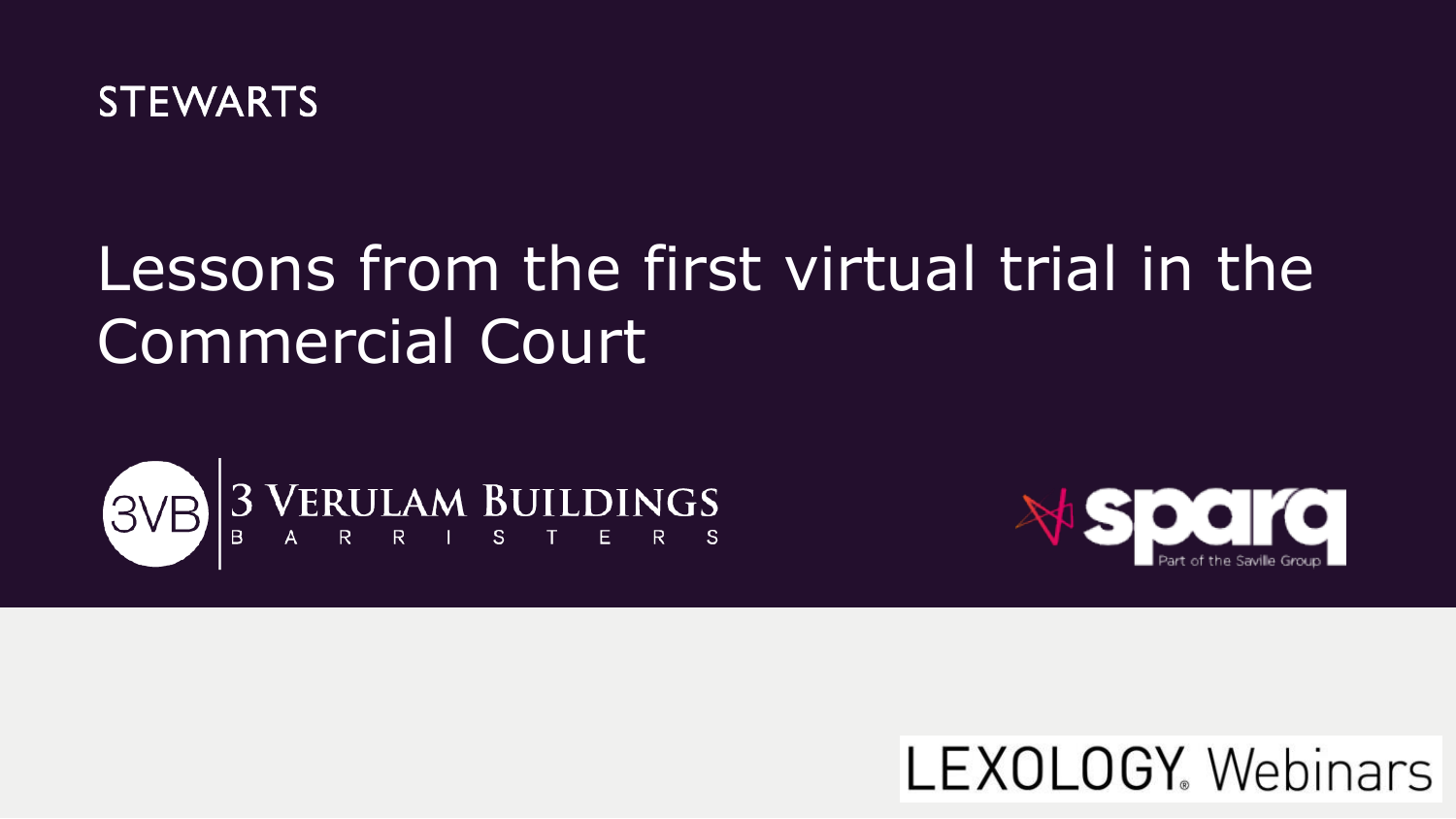



**THE TEAM**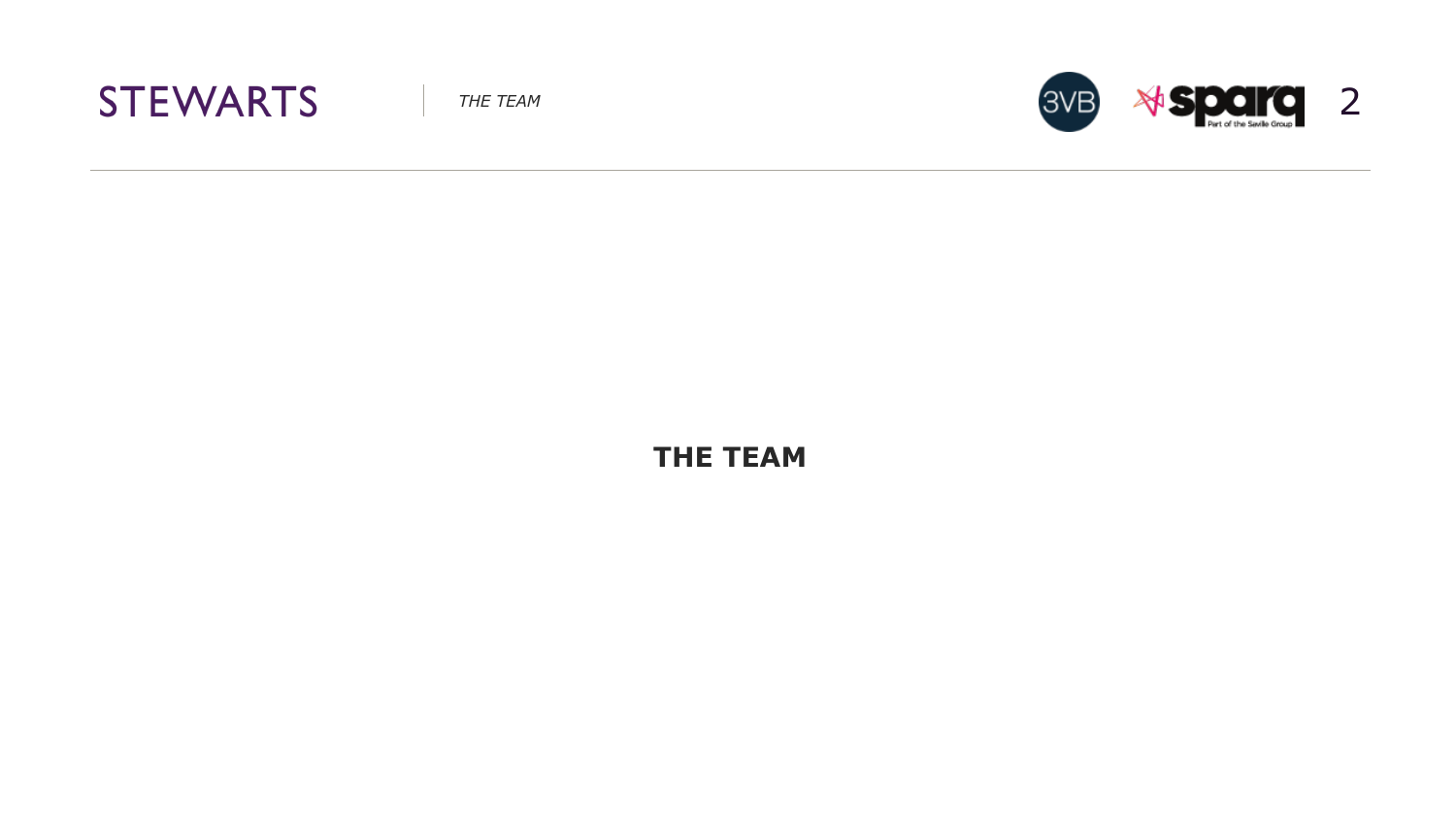### **STEWARTS**







Fiona Gillett, Partner **Aleks Valkov, Associate** 

Also part of the Stewarts team was Joe Mitchell, Senior Associate.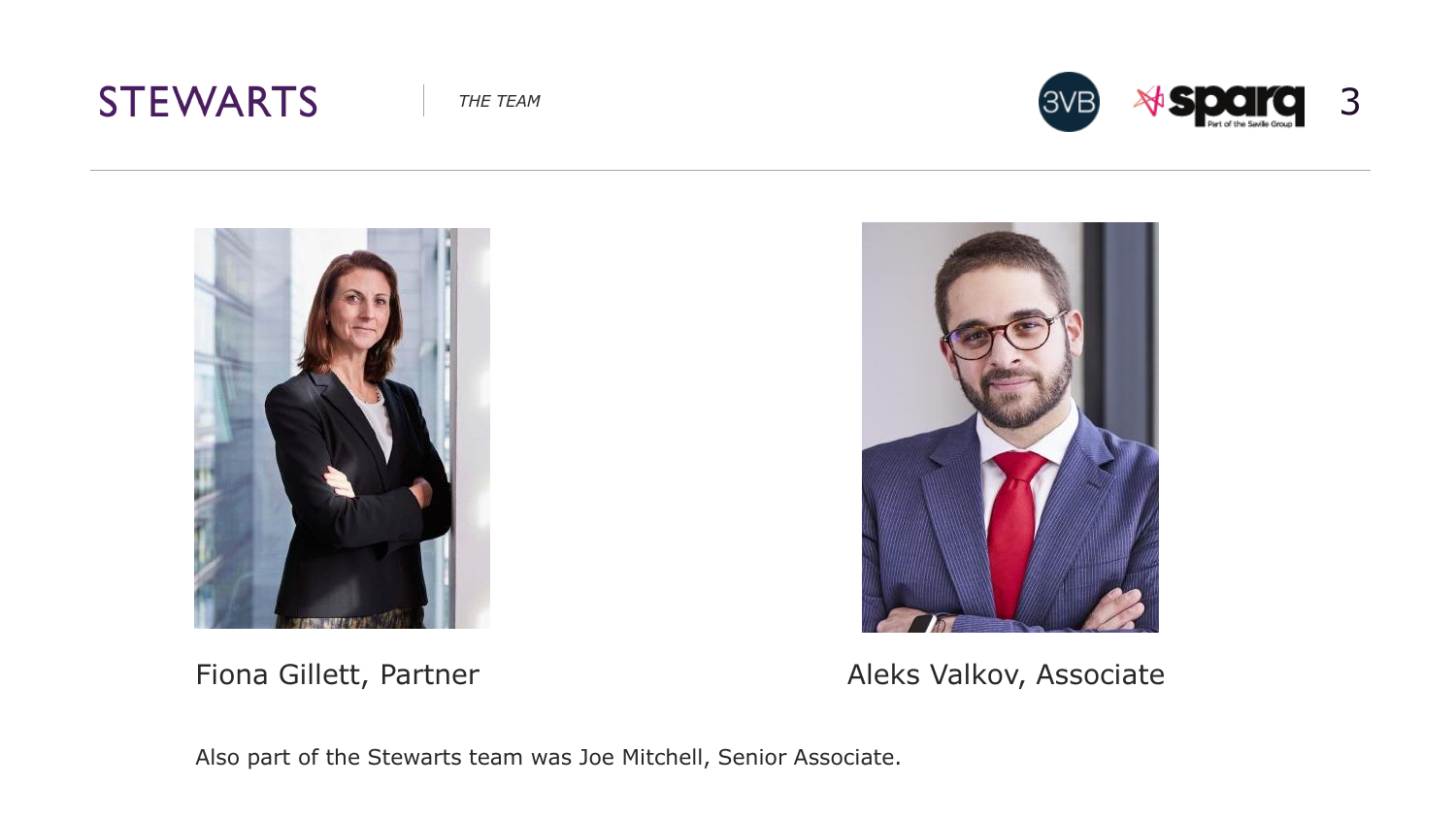### **STEWARTS**







David Quest QC, David Quest QC,<br>3 Verulam Buildings Jim Young, Sparq



Also part of the 3VB team were Ali Malek QC, William Edwards and Ravi Jackson.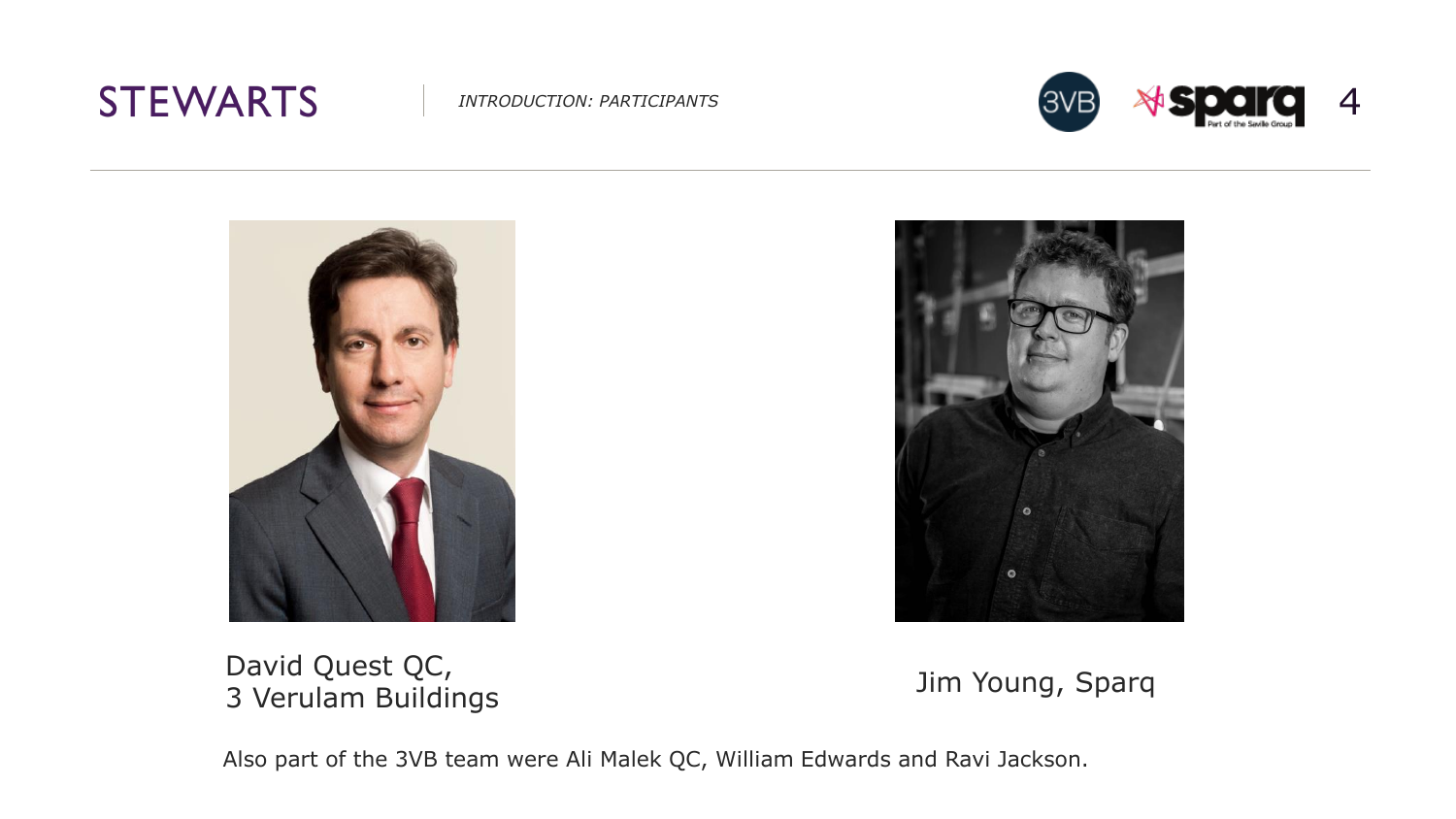



#### **BACKGROUND**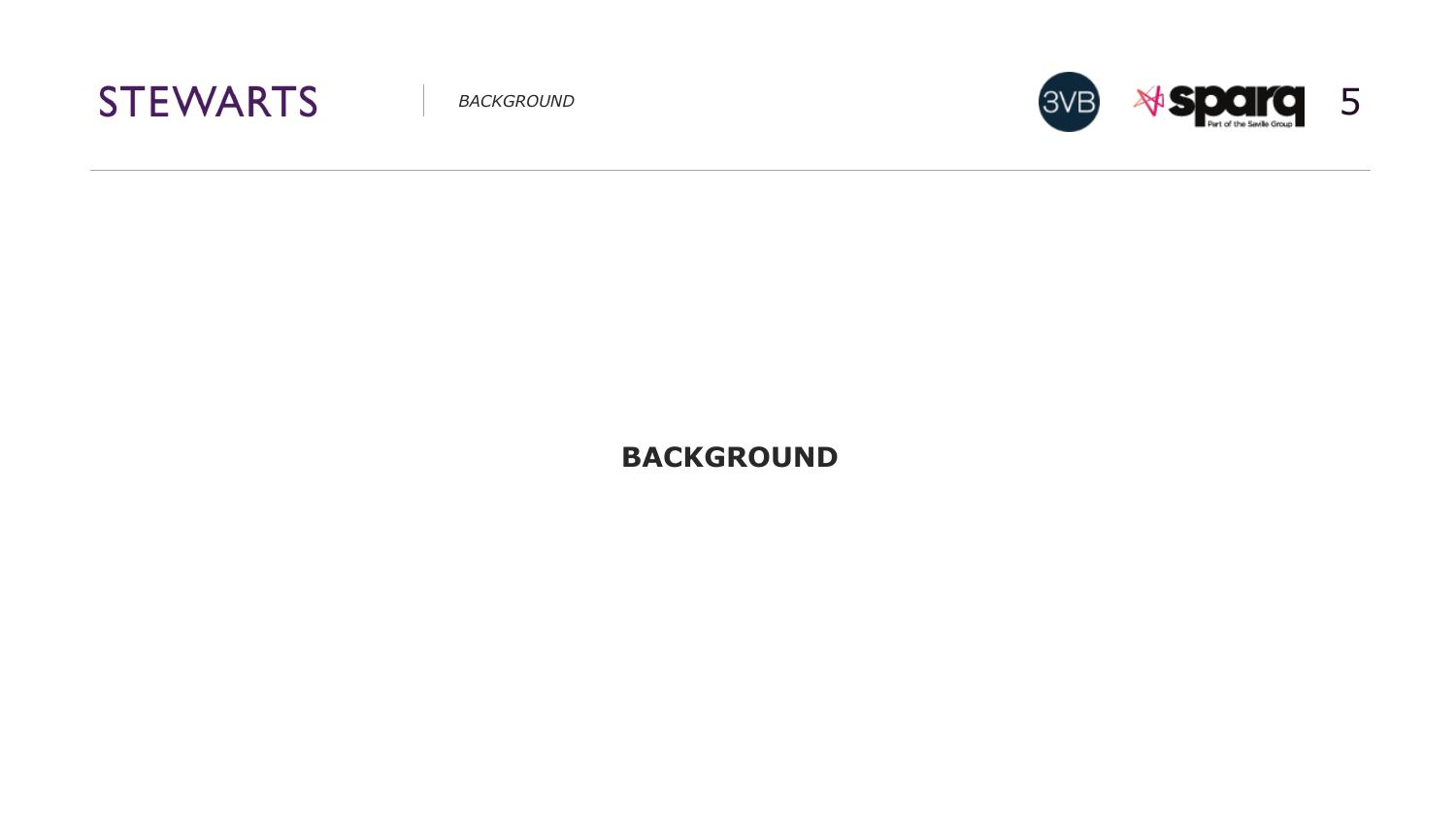



- *1. (1) National Bank of Kazakhstan (2) Republic of Kazakhstan -v- (1) Bank of New York Mellon NV/SA London branch (2) Anatolie Stati & Ors* Claim No FL-2018-000007
- 2. A claim relating to whether c. \$530m of cash deposits held by BNYM in the name of NBK are subject to a "*protective garnishment order*" made by a Belgian court in favour of the Stati Parties in respect of the enforcement of an arbitral award against RoK.

3. Trial:

- $\cdot$  4 days;
- 1 witness of fact;
- 4 foreign law experts.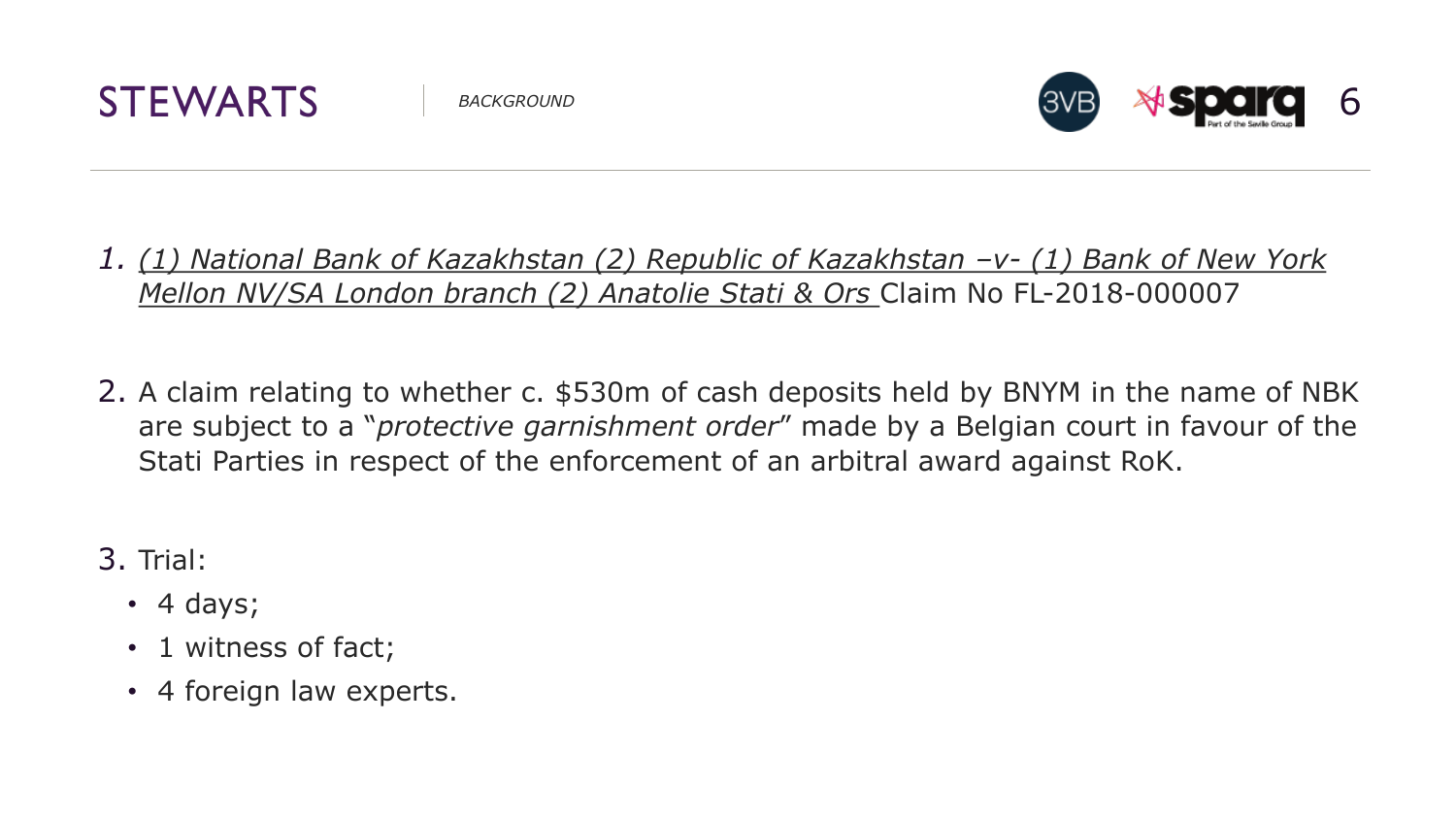



#### **THE ADJOURNMENT APPLICATION**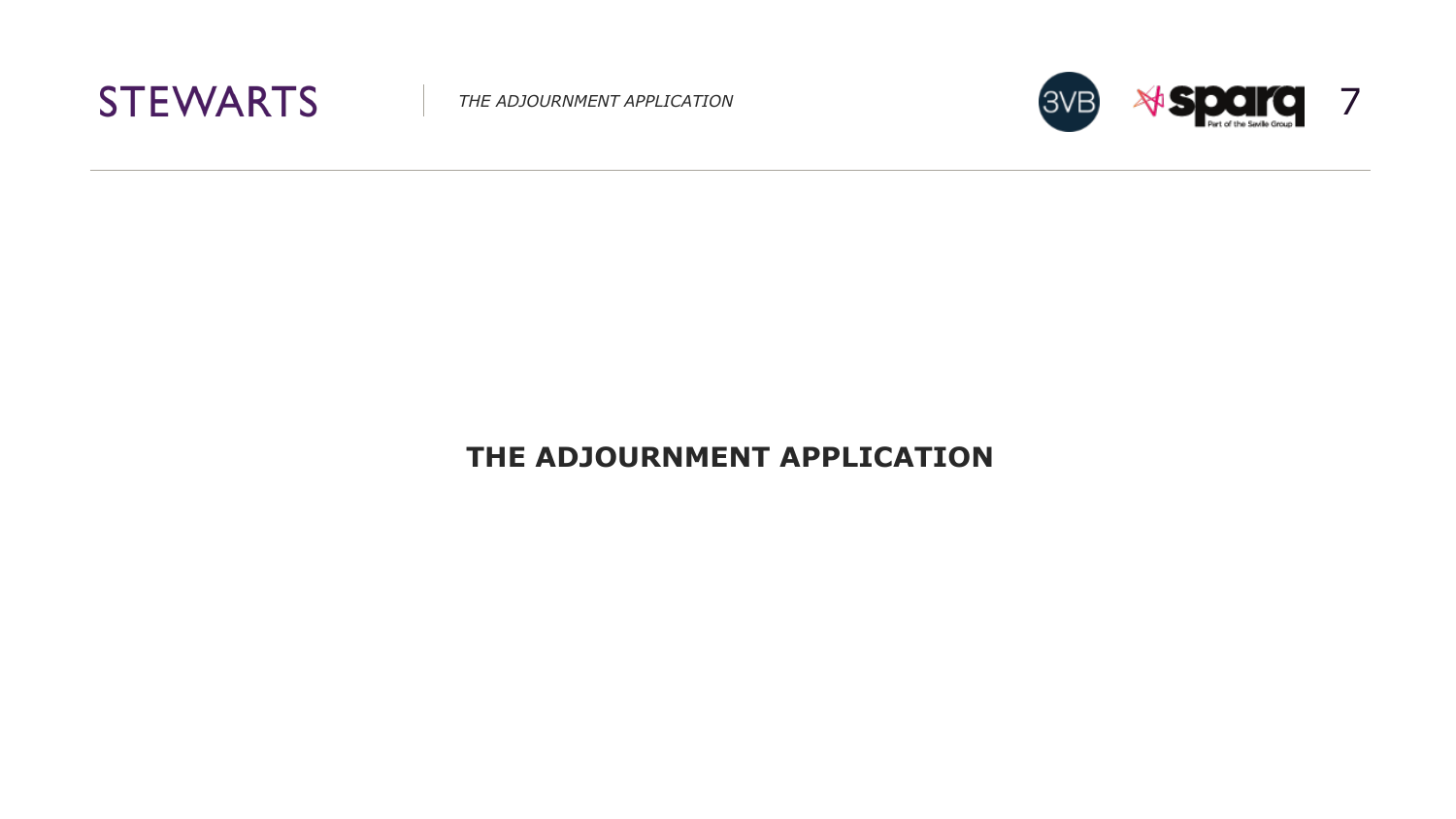



- 1. On 19 March 2020, Mr Justice Teare heard the Stati Parties' (informal) application to adjourn the trial.
- 2. It was argued that it was in the interest of justice to have an adjournment and that the current circumstances would impact the "*fair disposal of the issues at trial*".
- 3. The English Court has a duty to manage cases which pursuant to CPR 1.4(1) means:
	- (j) "dealing with the case without the parties needing to attend at court";
	- (k) "making use of technology"; and
	- (l) "giving directions to ensure that the trial of a case proceeds quickly and efficiently".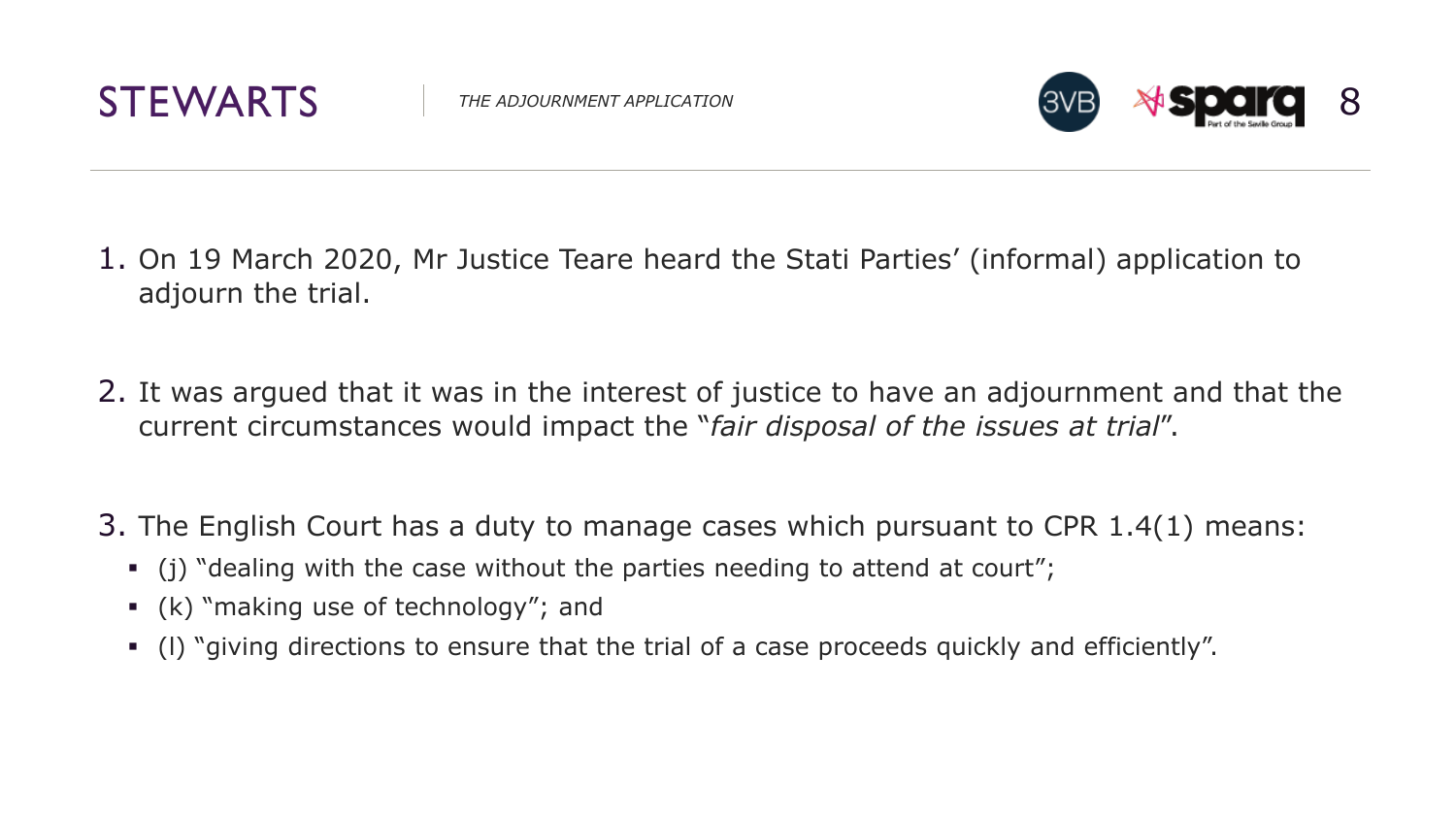



Practical considerations:

- 1. Number of witnesses.
- 2. Location of witnesses.
- 3. Size of the trial bundle.
- 4. Hardware requirements.
- 5. Type of claim and seriousness of the allegations.
- 6. Client expectations and requirements (i) important to ensure that the clients' requirements are met; (ii) it is key for the clients and their representatives to be able to follow the trial in the same way as they would have if they had attended in person; and (iii) establish clear lines of communication.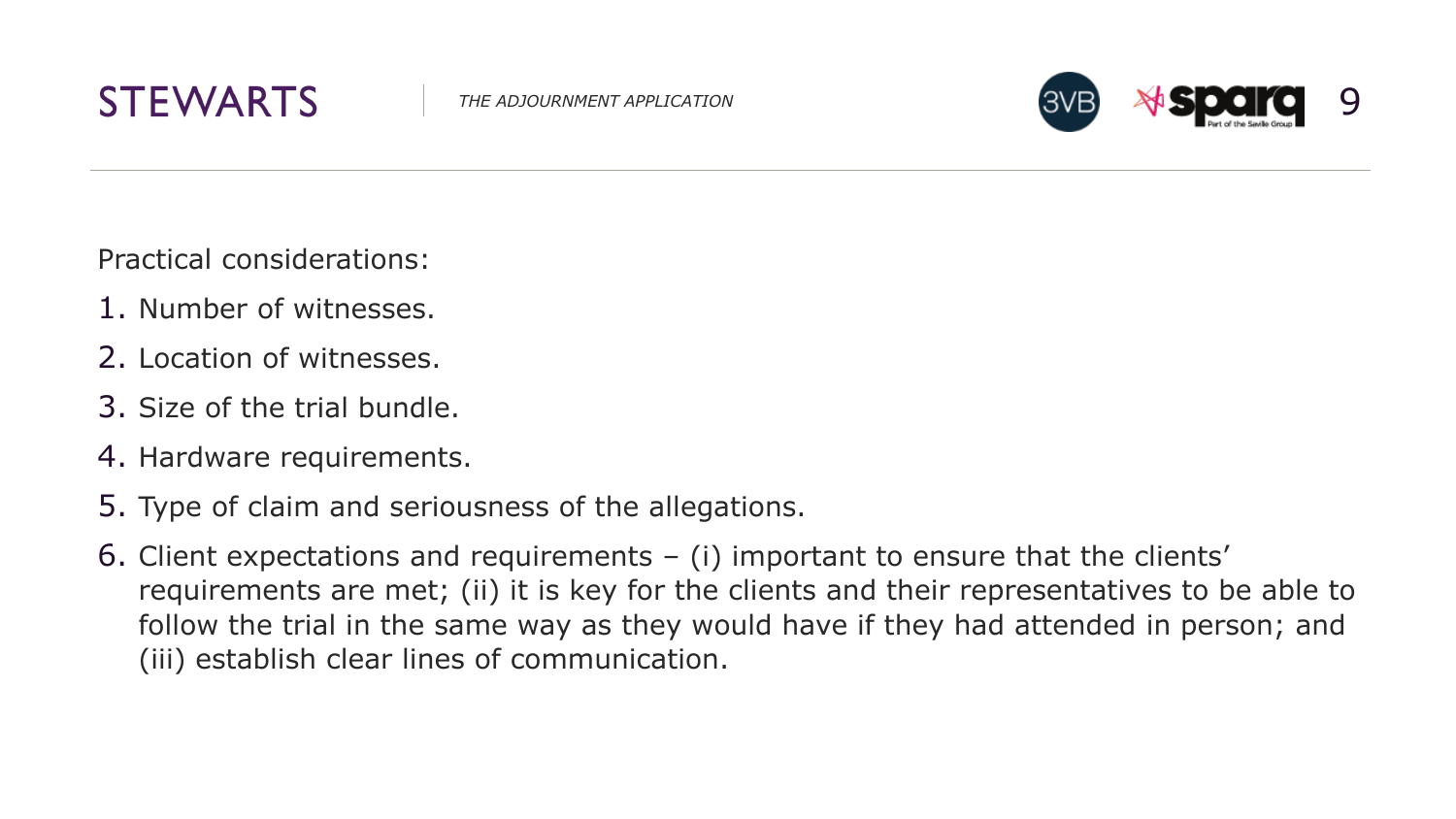



#### **IMPLEMENTING A VIRTUAL TRIAL**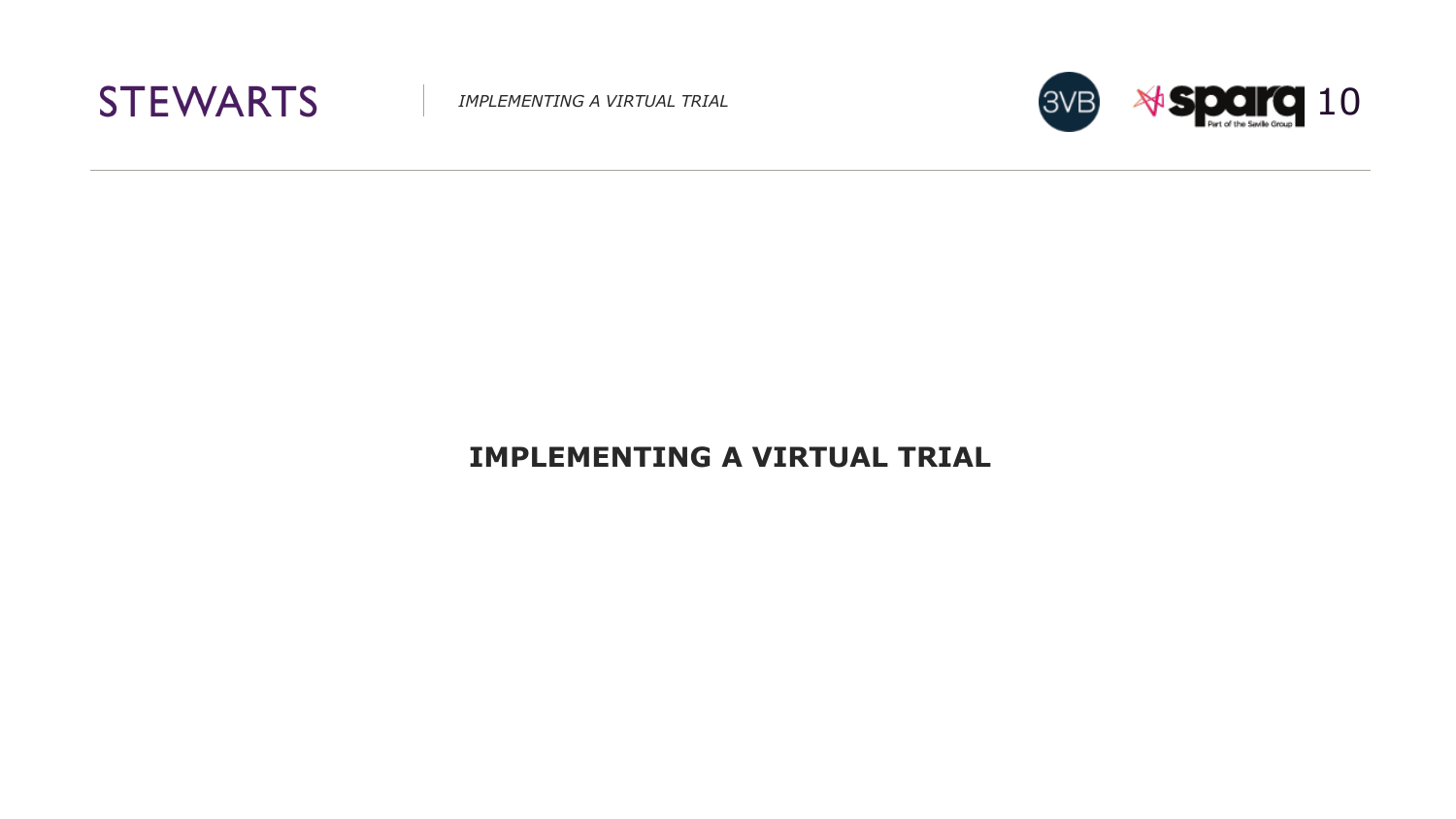



Challenges:

- 1. Identifying a platform.
- 2. Testing participants and resolving any technical issues.
- 3. Ensuring access to the trial bundle.
- 4. Establishing lines of communication.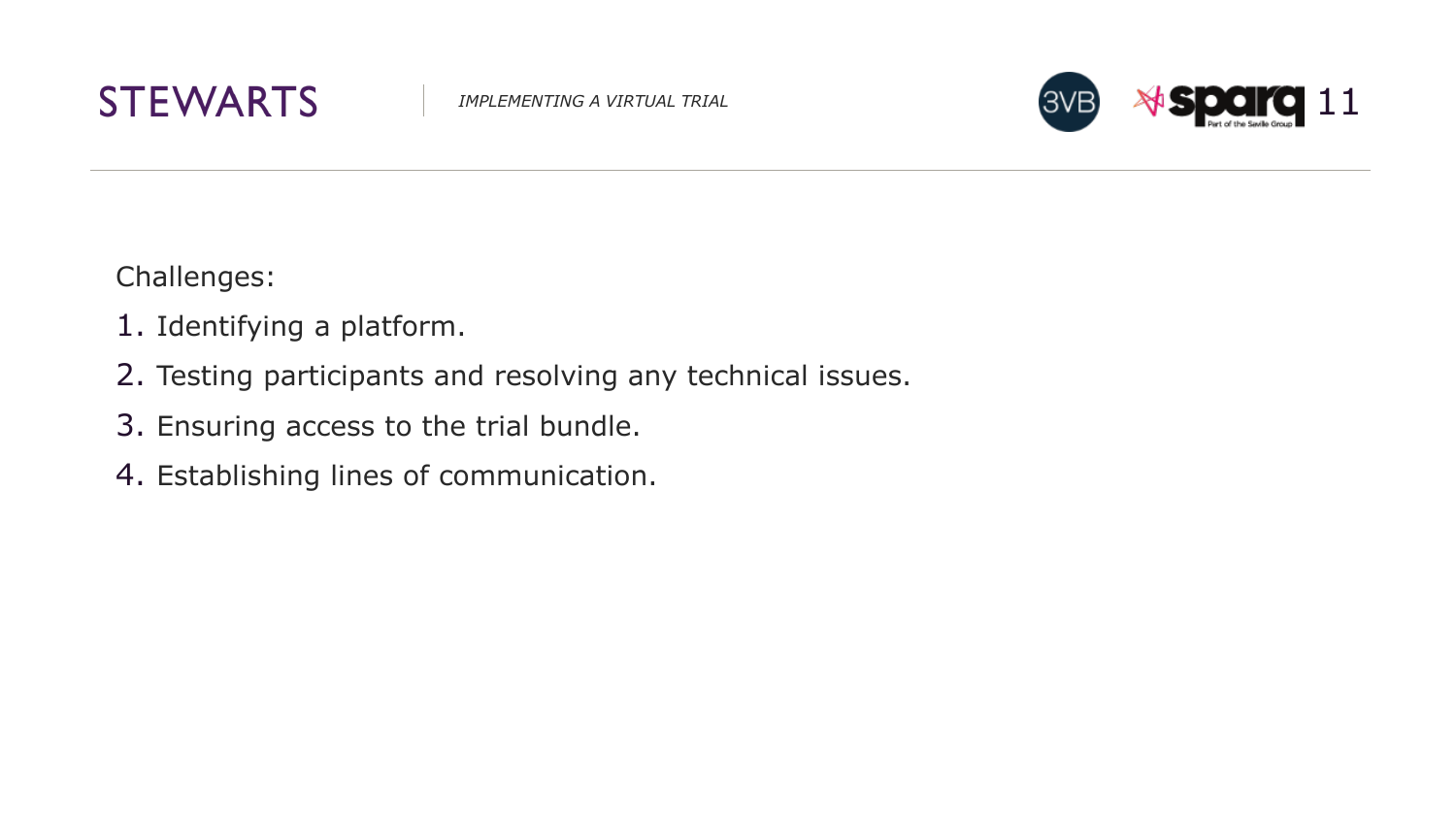



Identifying a platform:

- 1. Mature platform with proven resilient infrastructure.
- 2. Ability to connect to a wide range of devices, operating systems and ability to run through browser.
- 3. Skilled IT support.
- 4. Servers located worldwide.
- 5. Ability to deliver content to the general public.

Platforms which we investigated and reached out to: Zoom, Starleaf, Skype for Business (Microsoft) and Webex.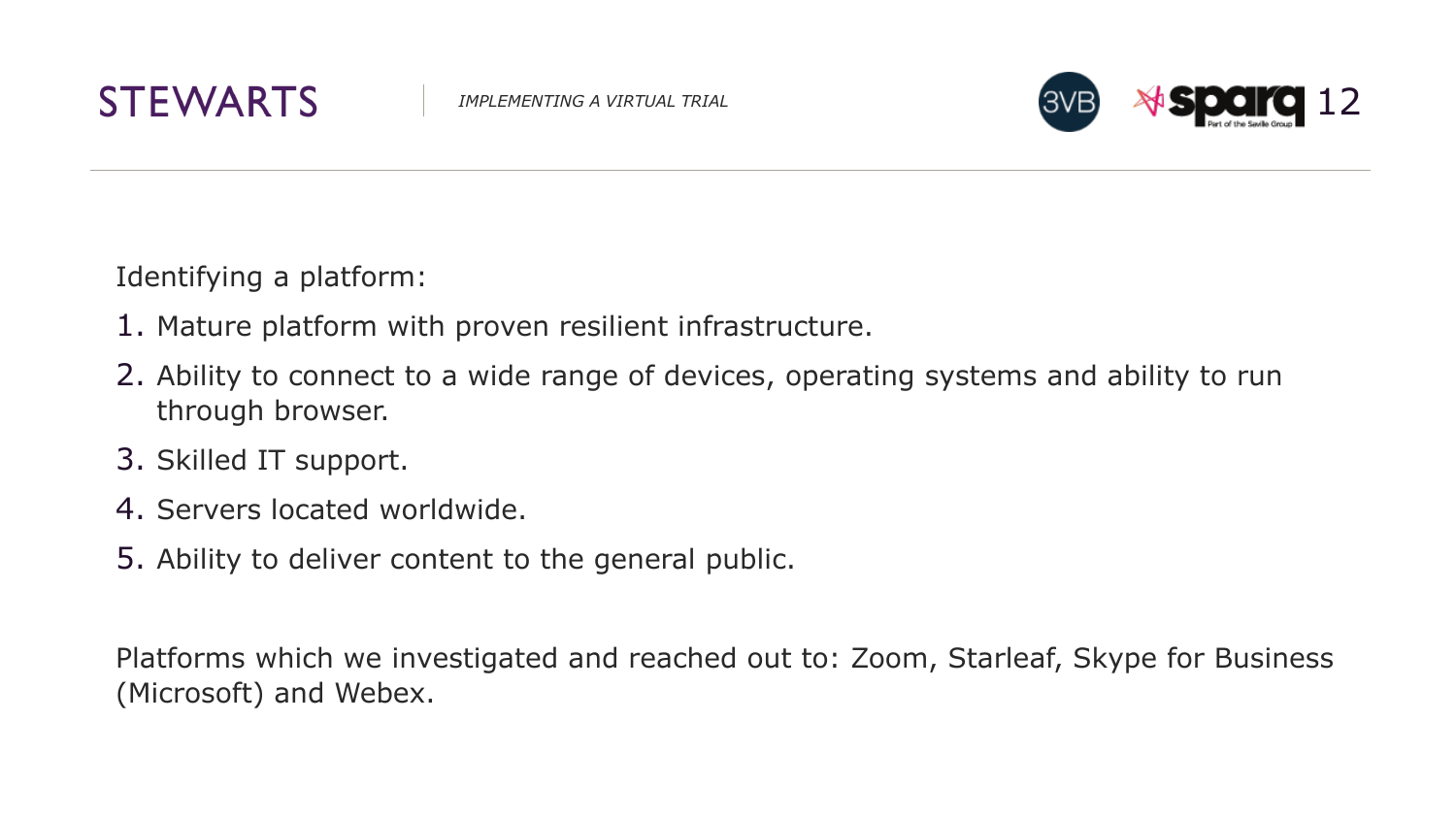



Zoom's recent security issues:

- 1. Lack of end-to-end encryption;
- 2. A security vulnerability within the application itself; and
- 3. The possibility that a third party might be able to generate the unique Zoom conference room identifier and attempt to join uninvited.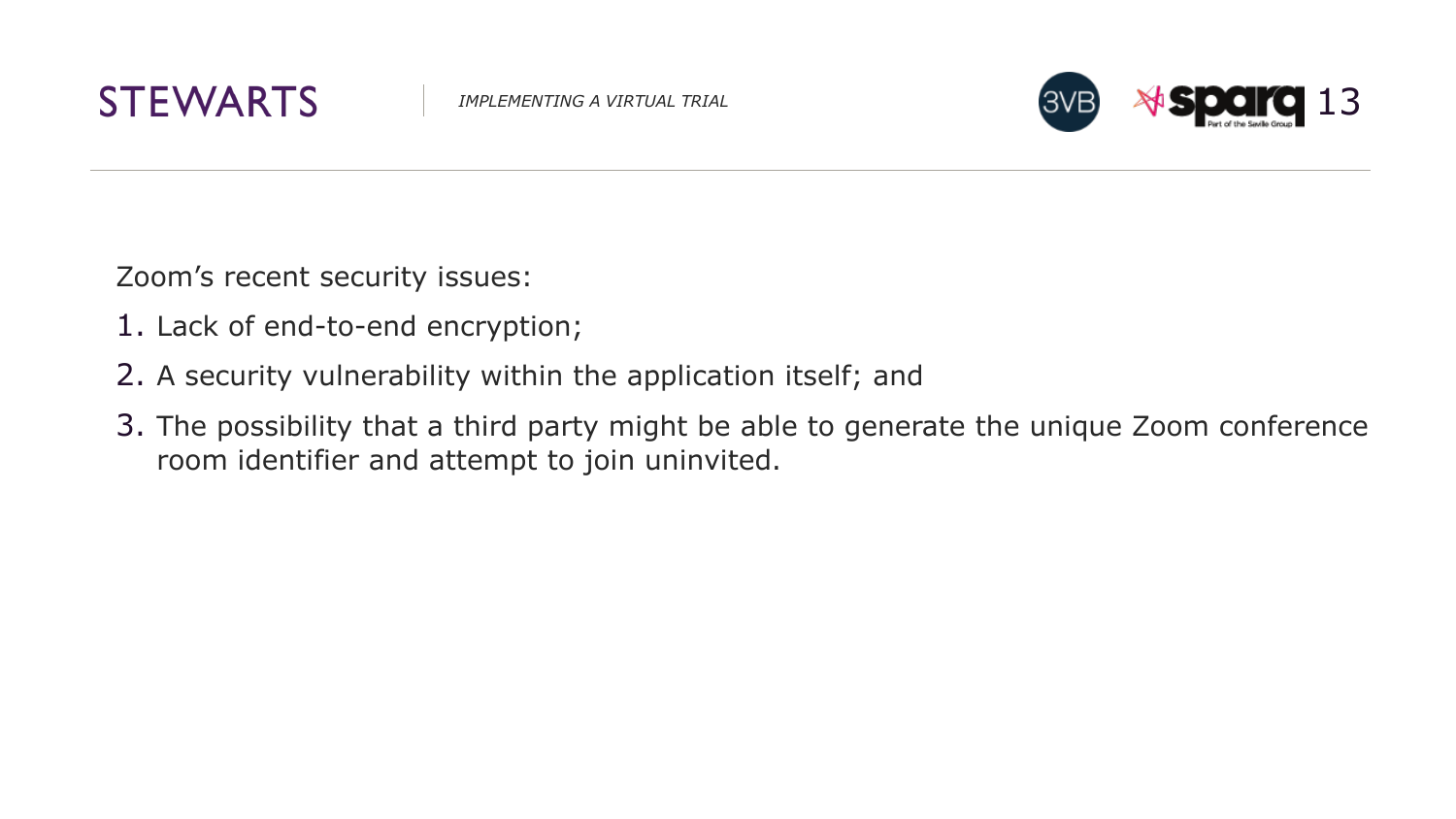



Testing participants:

- 1. Decide who should participate.
- 2. Ensure robust testing we provided a list with all participants to Sparq.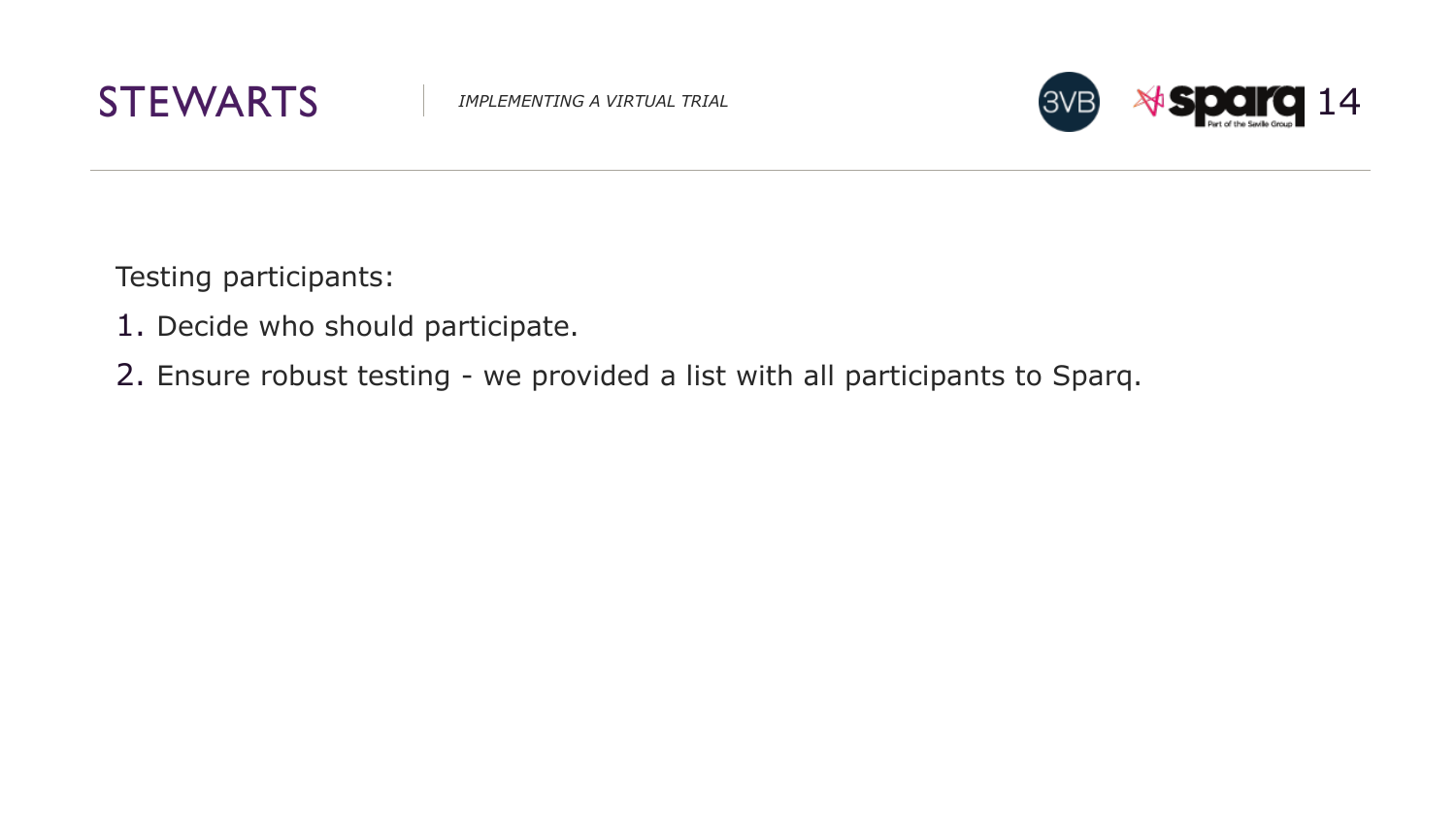



The trial bundle:

- 1. We opted for a hard copy bundle with a soft copy in the form of a PDF for each volume of the bundle.
- 2. Mr Justice Teare was provided with a separate Surface Pro, a monitor and with hard and soft copies of the trial bundle.
- 3. With the benefit of hindsight:
	- Zoom's content pushing capability (insofar as used) worked well but it does reduce the size of the image of the participants in the video conference;
	- A digital bundle being shown in a separate browser is probably a better solution for virtual trials/court hearings, however, it would ideally require a larger single screen or two small ones.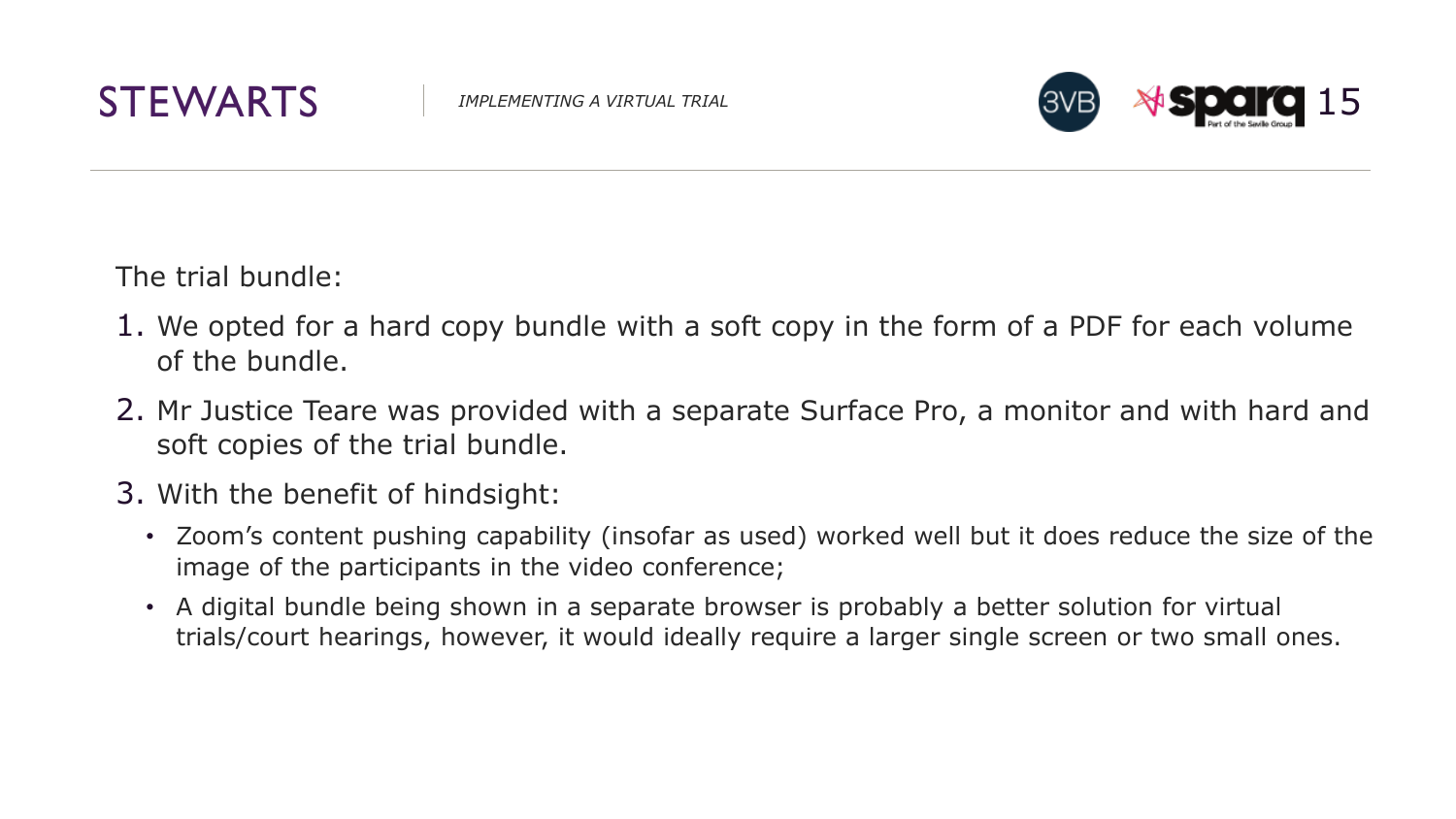



Establishing lines of communication:

- 1. Vital to ensure direct lines of communication within the legal team and between the legal team and the clients.
- 2. Our solution was using WhatsApp because:
	- It provides instant messaging;
	- It offers end-to-end encryption;
	- It is widely used and easy to install;
	- The app can also be accessed on a computer via <https://web.whatsapp.com/>;
	- Rather than adding people manually a link can be sent which automates joining;
	- The app allows for any chat to be exported and then saved in any document format.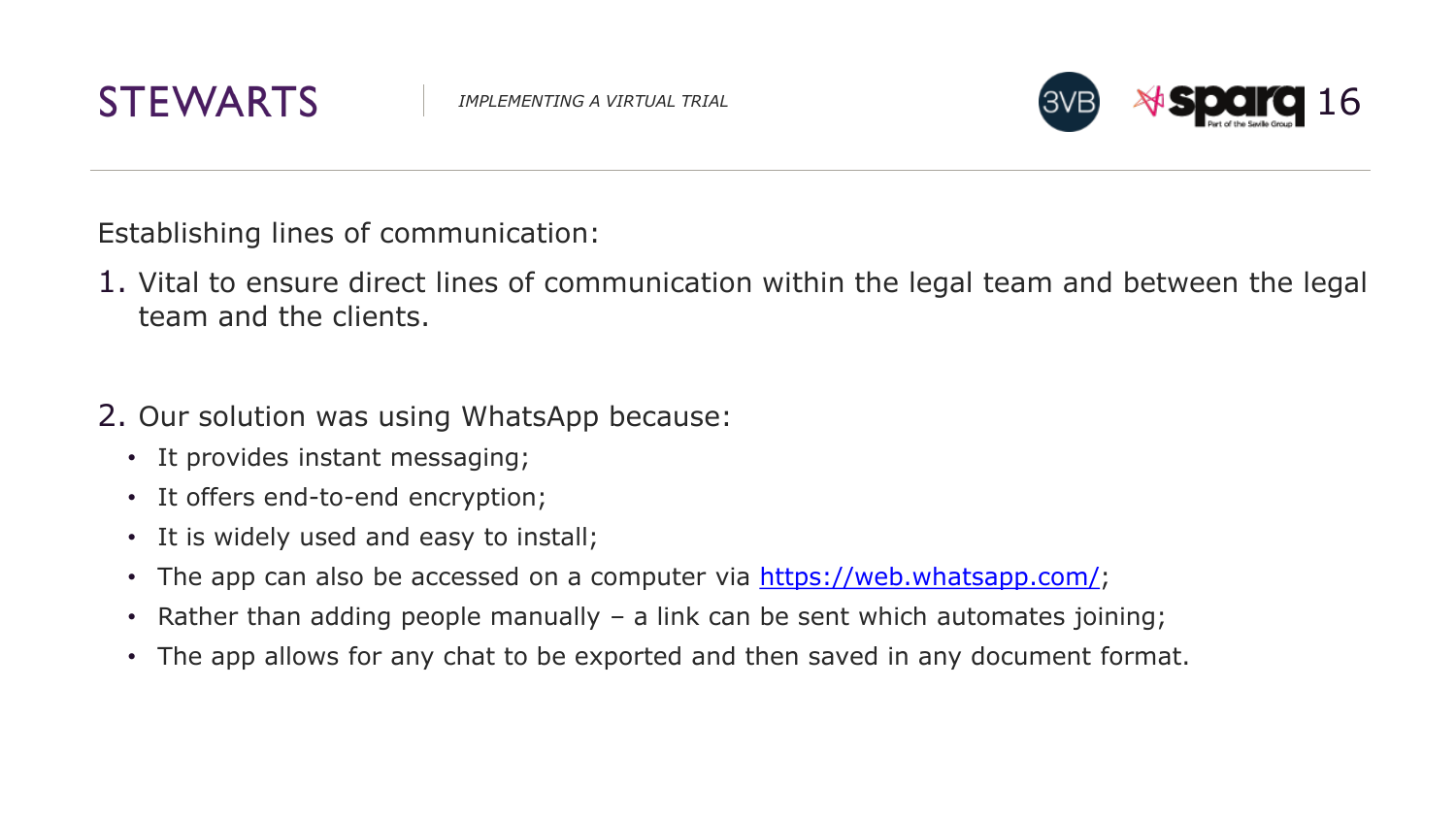



#### **THE VIRTUAL TRIAL**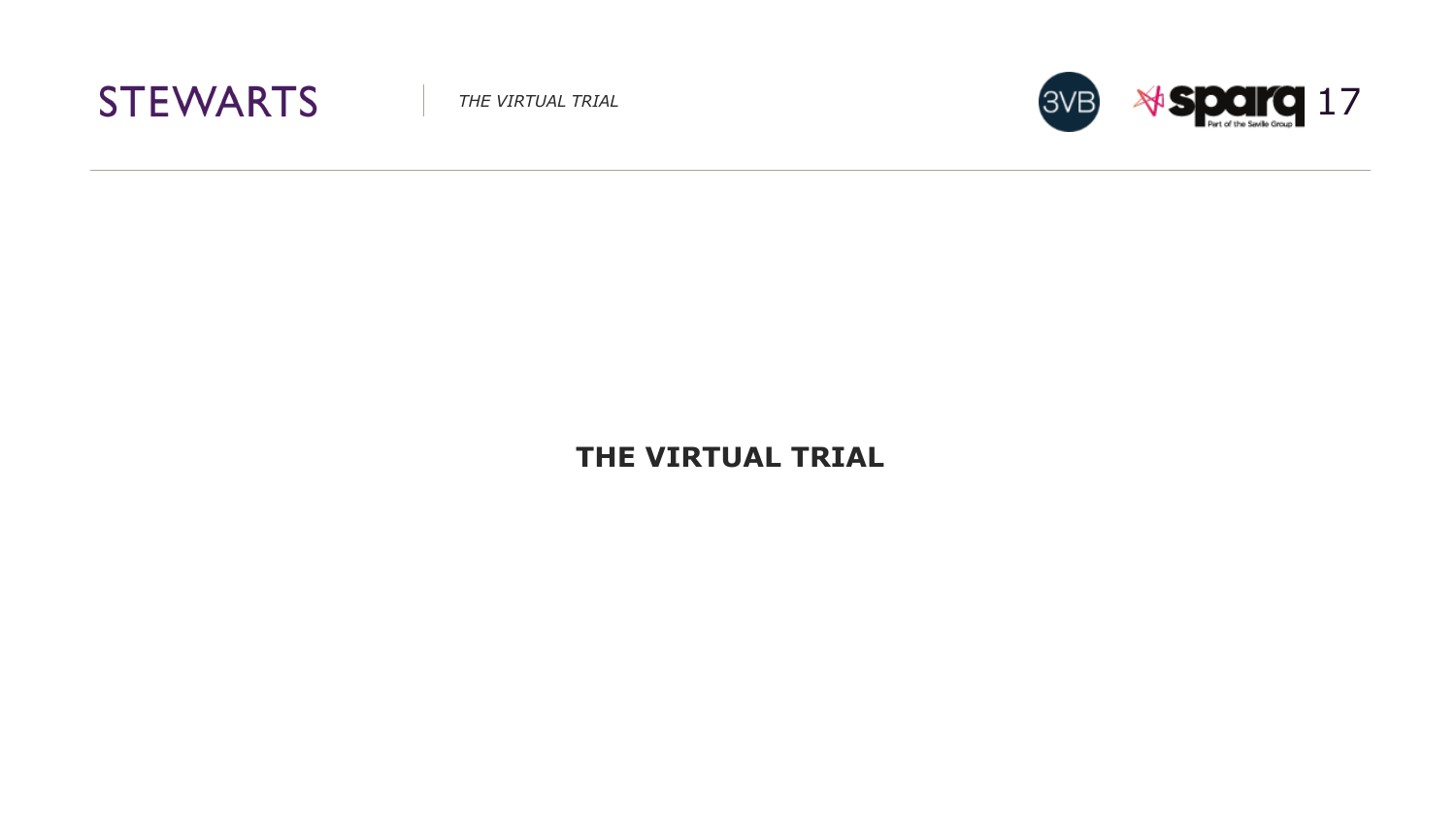



Issues and how we resolved them:

- 1. Livestreaming last minute changes.
- 2. A participant's microphone silencing another participant.
- 3. Issues with internet connection.
- 4. Witnesses and interpreters joining too early.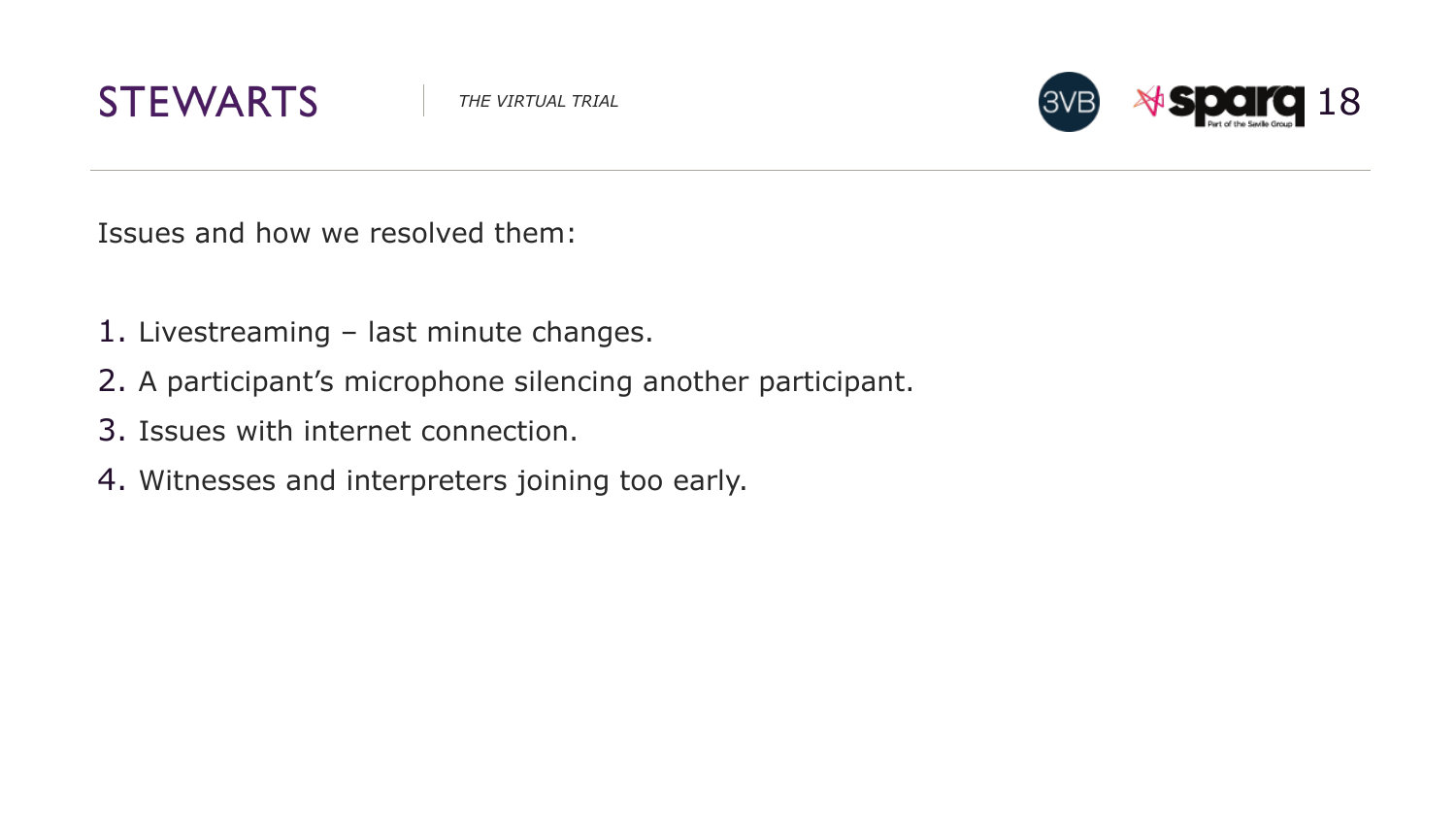



#### **THE VIRTUAL TRIAL: COUNSEL'S PERSPECTIVE**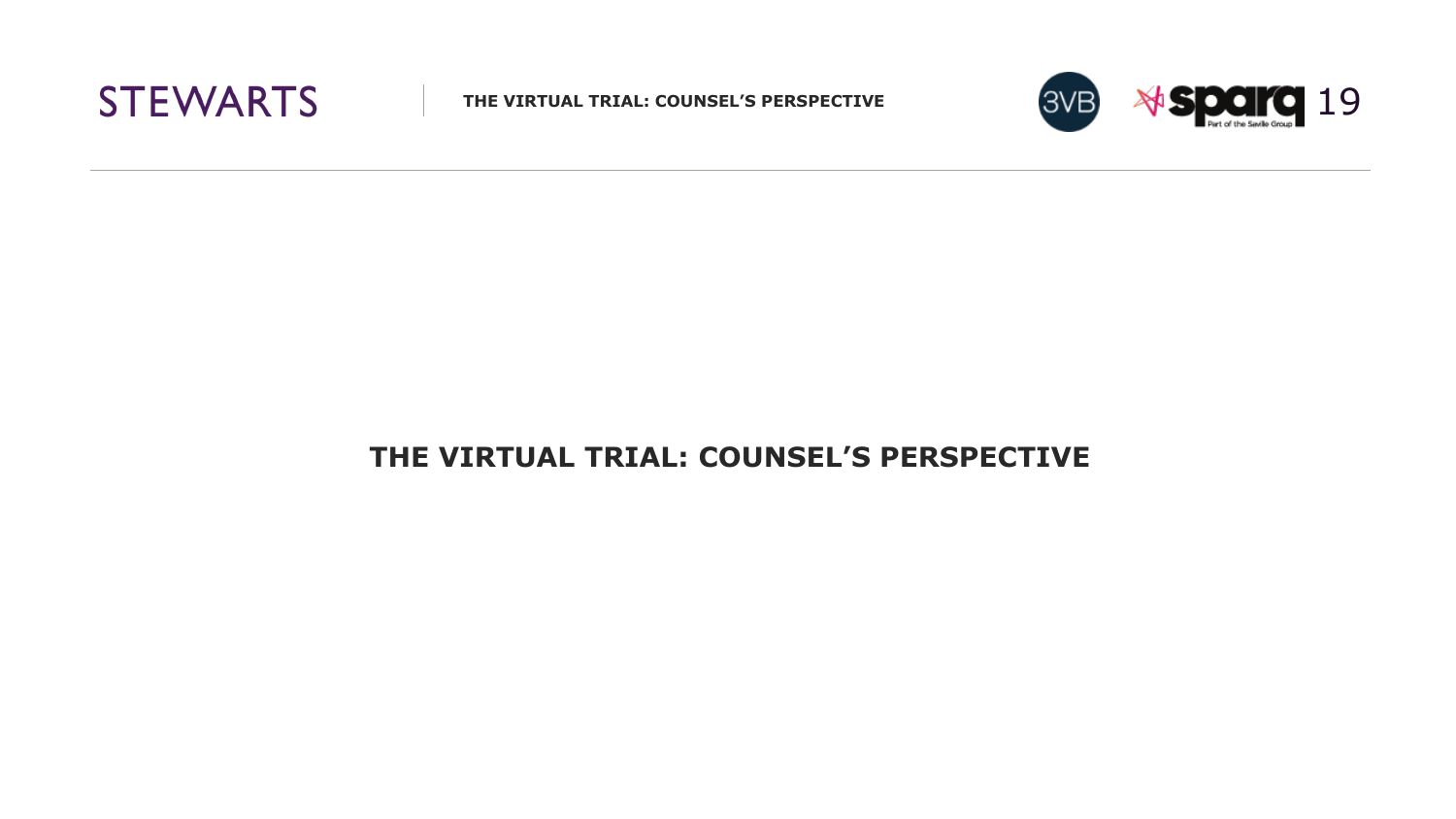



- 1. Remote advocacy what are the differences?
- 2. Cross-examination is it as effective as the "real thing"?
- 3. Can you trust a remote witness?
- 4. The remote judge.
- 5. Taking advantage of the technology.
- 6. Post-COVID will hearings change?